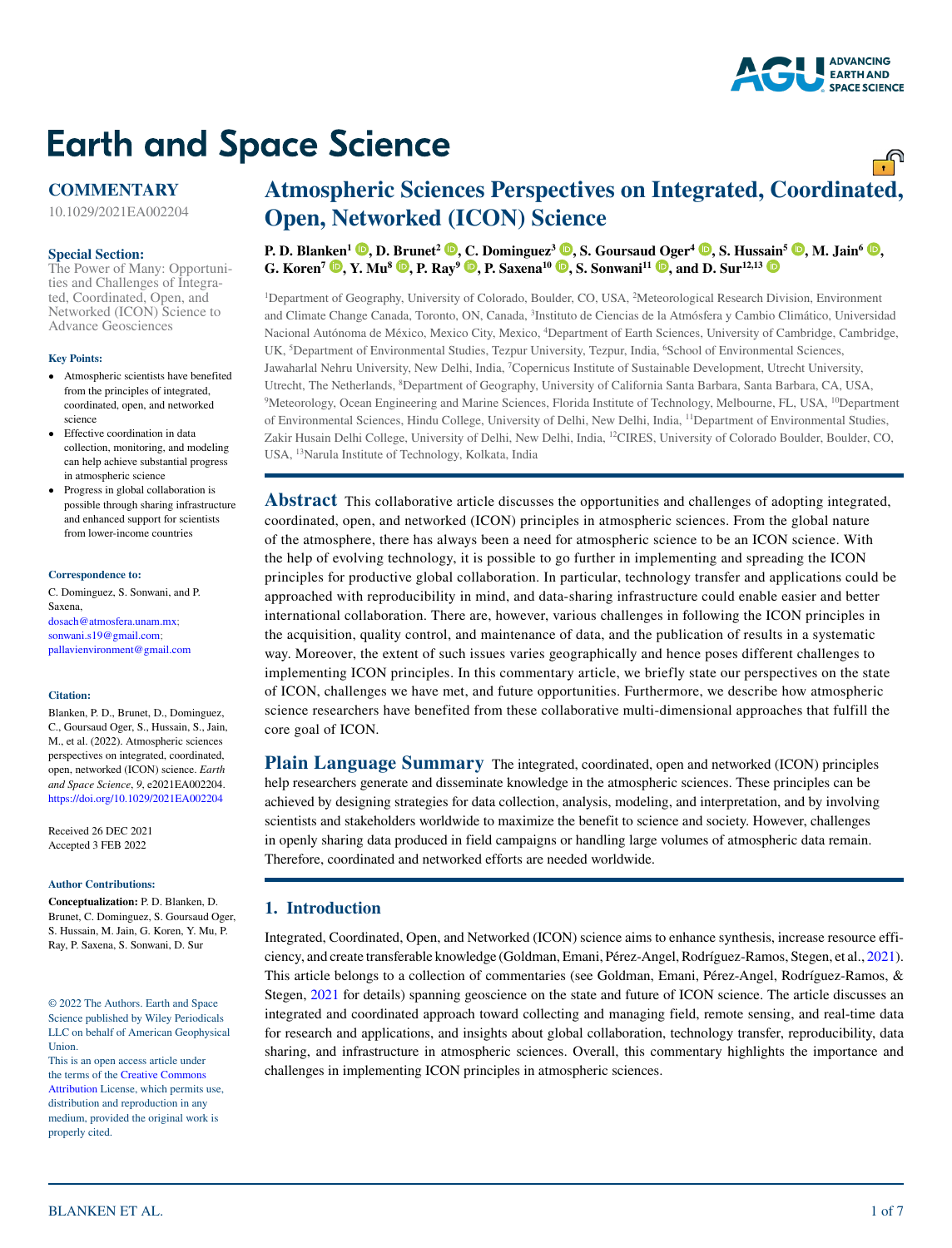

**Investigation:** C. Dominguez, P. Saxena, S. Sonwani **Methodology:** C. Dominguez, P. Saxena, S. Sonwani **Project Administration:** C. Dominguez, P. Saxena, S. Sonwani **Resources:** Y. Mu **Supervision:** C. Dominguez, P. Saxena, S. Sonwani **Validation:** Y. Mu, P. Saxena, S. Sonwani **Writing – original draft:** P. D. Blanken, D. Brunet, C. Dominguez, S. Goursaud Oger, S. Hussain, M. Jain, G. Koren, Y. Mu, P. Ray, P. Saxena, S. Sonwani, D. Sur **Writing – review & editing:** P. D. Blanken, D. Brunet, C. Dominguez, S. Goursaud Oger, S. Hussain, M. Jain, G. Koren, Y. Mu, P. Ray, P. Saxena, S. Sonwani, D. Sur

# <span id="page-1-0"></span>**2. Integrated, Coordinated Approach Toward Field, Remote Sensing, and Real-Time Data Research and Applications**

#### **2.1. Current State of ICON in Atmospheric Science**

The implementation of ICON principles is reflected in atmospheric science research, including in-situ and remote sensing observations, laboratory experiments, real-time data availability, and numerical modeling. Also, field campaign results cannot be appreciated in isolation. For example, the Boreal Ecosystem-Atmosphere Study (BOREAS) (Sellers et al., [1995](#page-6-2)) aimed to better constrain the role of the boreal forest in the global carbon balance, requiring a coordinated and integrated approach, gathering atmospheric chemists, turbulence experts, ecologists, soil scientists, microbiologists, and satellite experts. Data was openly shared during and after the field campaign to maximize the program's benefit. The success of the BOREAS program results from the adhesion to ICON philosophy that is apparent through today's continental-scale, long-term carbon and water flux measurement networks (e.g., AmeriFlux, AsiaFlux, EuroFlux) (Novick et al., [2018](#page-6-3)). Networking was involved in data collection, analysis, and validating and improving numerical models presently used to understand land-atmosphere interactions.

Satellite observation and reanalysis data are increasingly assimilated in numerical models. Remote sensing protocols are well coordinated with United States Geological Survey (USGS) and Land Climate Zones (LCZ) schemes (Stewart & Oke, [2012](#page-6-4)). Many National Aeronautics and Space Agency (NASA) data platforms (e.g., EarthExplorer, Glovis) provide open-source data. While it is possible to analyze some data on web servers (e.g., National Oceanic and Atmospheric Administration (NOAA), Air Resources Laboratory (ARL), NASA Giovanni), the cost associated with obtaining licenses for standard software remains a barrier, especially in developing countries.

Finally, the application of real-time data has recently spread from local to regional scales, with increasing natural hazards. Many datasets are open, and the acquisition, transfer, and assimilation of real-time data are fairly well-coordinated, open, and networked (e.g., following the World Meteorological Organization (WMO) guidelines for climate forecasts). The real-time data are contributed through networking with different agencies (space, meteorological, oceanographic, etc.) of various countries around the globe, making it accessible to a broader scientific community.

#### **2.2. Challenges to Implementing ICON and Potential Solutions**

Field measurement programs like Tropospheric Ozone Assessment Report (TOAR), International Global Atmospheric Chemistry (IGAC) project, and Global Atmosphere Watch (GAW) generally have a history of an integrated, coordinated, and networked approach. The ground-based observational data are collected through networking among scientists that help to identify the gaps and challenges in various aspects of atmospheric studies related to source apportionment, impacts, and possible solutions.

There are challenges in data collection, both in field campaigns and the laboratory (e.g., high cost of instrumentation and its maintenance, lack of sufficient fundings and trained personnel), and timely data release that depends on the required quality control, and often on the publication of initial results prior to its release. These issues pose various challenges to ICON principles in different countries in forming an integrated atmospheric field data network. Uncertainties also exist in many components of climate models that can alter simulated processes due to the lack of data and understanding (George et al., [2015](#page-6-5)). Moreover, regional differences in meteorological conditions and climate variability also pose a challenge in designing an effective implementation of such mathematical models globally. Overcoming these challenges requires a networked approach among atmospheric scientists, computational modelers and engineers, networked with funding agencies. There is also a demand for solution-driven research by funding agencies that have sometimes diverted the focus away from basic processbased science, weakening ICON principles on research.

Similarly, there are challenges in integrating updated remote sensing data into global and regional climate models. Whilst heavily focusing on the model physics and parameterization schemes, most models use single/outdated land-use representation resulting in simulation biases, especially over cities and deforested regions. At present, this remains a challenging task, and a coordinated, open, and networked approach is needed to address these biases. Sharing databases, codes and algorithms should be encouraged under the Findable, Accessible, Interoperable, and Reproducible (FAIR) principles, which are part of the Open component of ICON.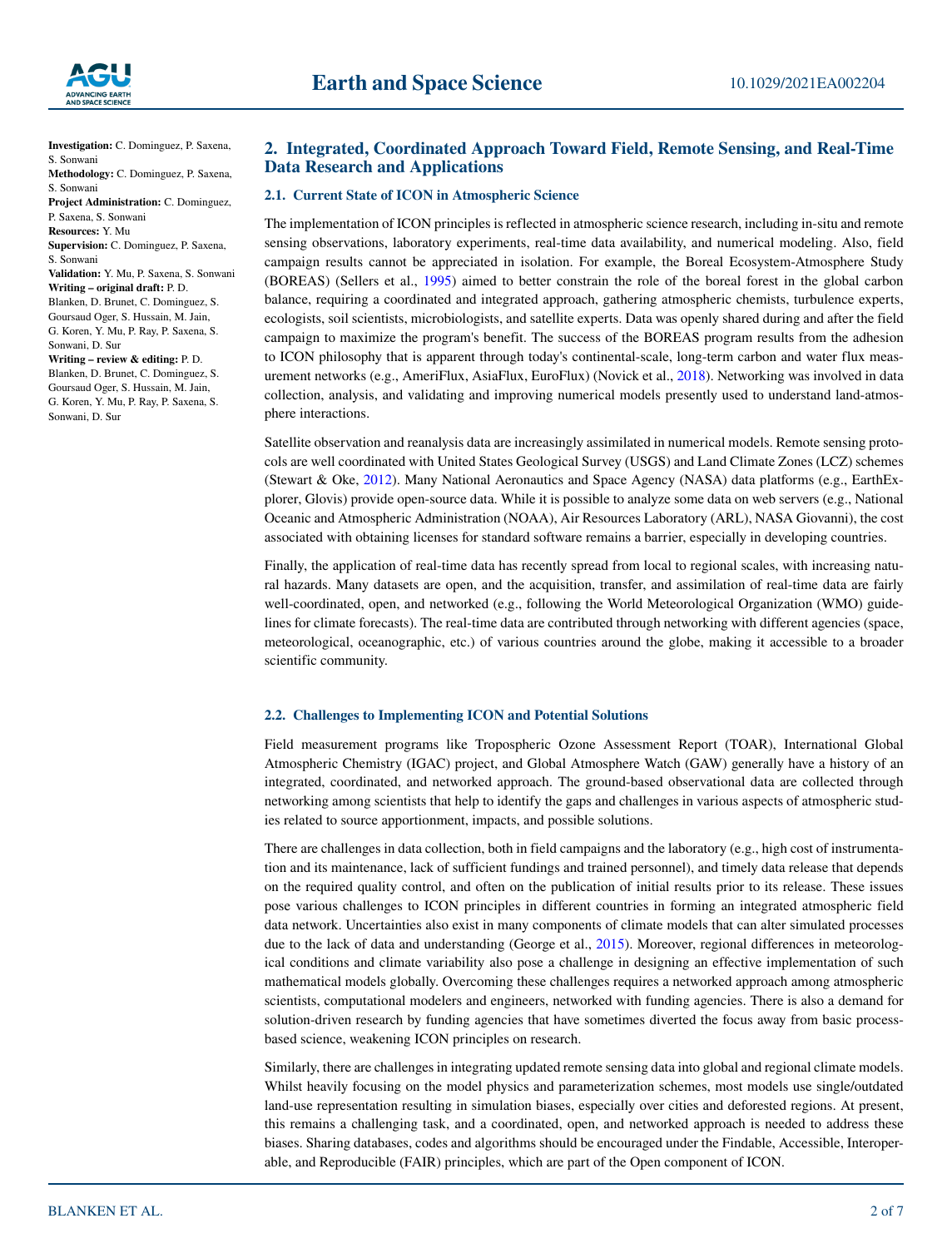Finally, real-time data availability is still challenging because of inadequate infrastructure for observations, data storage, and transfer, particularly in developing countries. Consequently, open exchanges of data, code, and software are not always maintained, greatly challenging ICON principles. There is a need for real-time data to be better coordinated by improving and systematizing such processes (Vannitsem et al., [2021\)](#page-6-6). While the relatively recent state of real-time data results in short time series of climate datasets, this challenges the use of machine and deep learning applications for climate forecasting (Jones, [2017](#page-6-7)), hazard forecasting, and assimilation of global real-time data (Kadow et al., [2020\)](#page-6-8).

#### **2.3. Opportunities for Scientific Progress by Implementing ICON Approaches**

Field campaigns could benefit from adopting ICON approaches, beginning with the planning stages. Although it is challenging to reach across traditional disciplinary boundaries, adopting ICON principles would maximize the benefits of large and costly field campaigns. Summary publications in a "Notes/Correspondence" section currently offered in several journals, could be systematically set up at the planning stages as a venue to help integrate and coordinate such efforts. Publications should reach stakeholders, underrepresented groups, traditional landowners, and the general public. Protocols for minimal instrumentation requirements (e.g., placement, accuracy, resolution, and calibration) and measurements (e.g., sampling frequency, time stamps, and statistics) should be discussed for a consensus prior to the start of the campaign. All participants should agree upon articulated policies and deadlines for data sharing to ensure a seamless and transparent data transfer. The consistency of ICON approaches should be regularly checked in such campaigns.

Atmospheric science researchers have benefited from collaborative multi-dimensional approaches, a core goal of ICON. For example, laboratory projects can lead to extensive field research, promoting scientific ideas and experimental methodologies. Studies based on changing atmosphere demand an integrative and collaborative method. For instance, assessing the impact of air pollutants on biota requires collaboration between atmospheric chemists and toxicologists (Saxena & Sonwani, [2020](#page-6-9)).

Opportunities exist in creating processed, cross-validated, and open-access remote sensing data platforms. Cloud computing and web server Geographic Information System algorithms can directly process satellite data under standard, coordinated, and consistent protocols, aligning with ICON principles and avoiding researchers downloading and storing huge raw data files. The latter is especially helpful where computationally intensive regional and global studies are concerned and decreases an individual's computer demands and costs. Open access to global satellite data centers has made it possible to coordinate with other disciplines in atmospheric science as it can scan a wide area and search for promising study sites for field data collection. Cloud-based platforms for online visualization, analysis, and processing of large amounts of global-scale data benefit traditional remote sensing experts, as well as a broader audience (Gorelick et al., [2017](#page-6-10)).

Implementing ICON approaches in real-time data collection and applications may provide an unprecedented opportunity in extreme weather and hazards forecasting. However, the successful implementation is critically dependent on the amount of available data that are often sparse. Recent coordinated and integrated efforts have focused on the development of low-cost sensors (e.g., 3-D printed weather stations), crowd-sourced observing locations (e.g., Citizens Weather Observer Program or CWOP), and volunteer-supported intensive data gathering (e.g., NOAA heat watch campaign) that have used ICON principles to fill many such data gaps for real-time applications.

#### **2.4. Way Forward/Recommendations**

Early planning with clearly articulated ICON strategic goals with consensus among participating parties is recommended. Dedicated efforts to engage underrepresented groups, traditional landowners, stakeholders, and early-career scientists' training are also recommended. ICON implementation to experimental research requires a multi-disciplinary approach from atmospheric physicists, meteorologists, biologists, computer programmers, data analysts, and chemists. Interdisciplinary and collaborative research would benefit the scientific community, policymakers, stakeholders, and the general public. Collaborative networks among universities, non-governmental and governmental agencies, and multiple stakeholders are also recommended.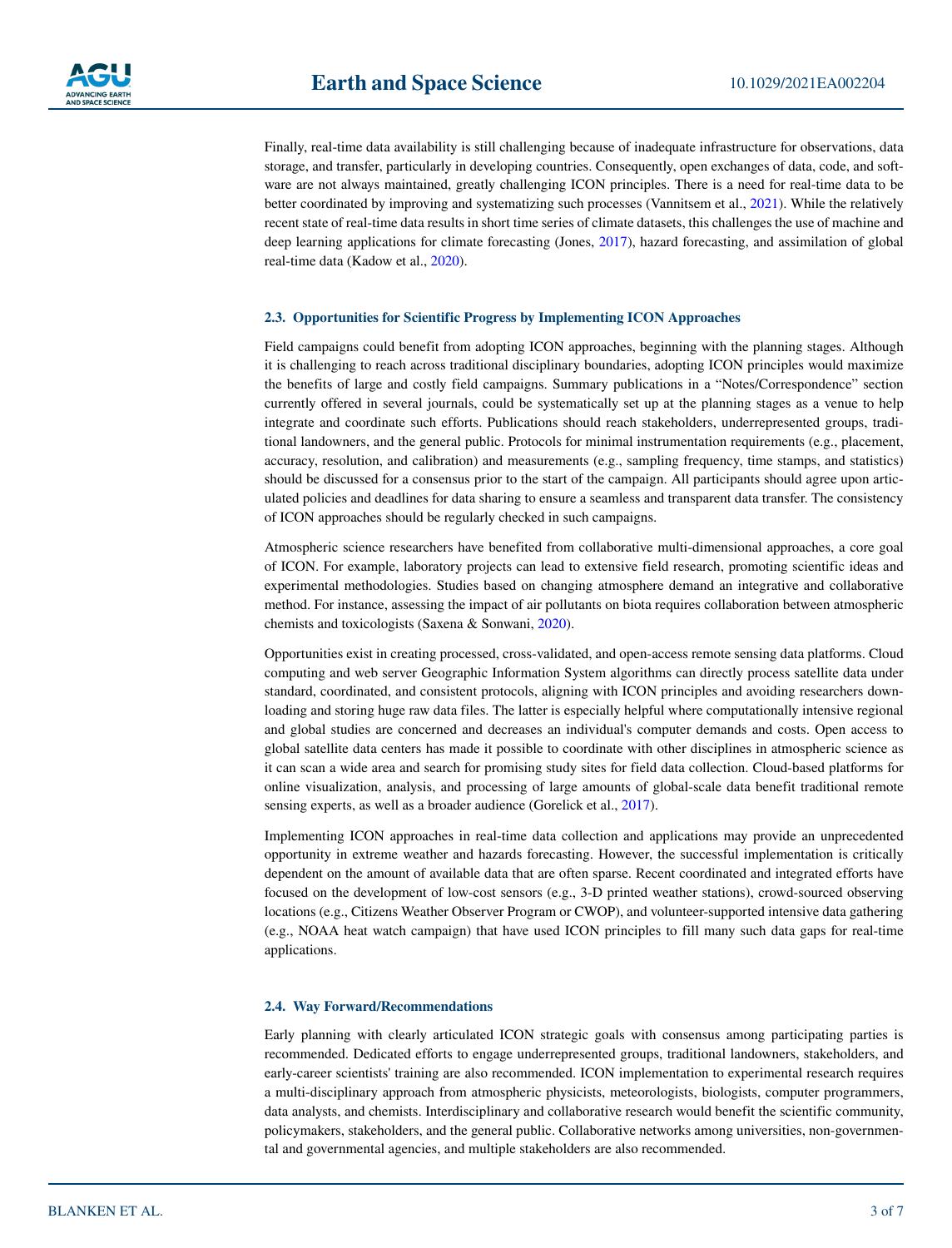

Remote sensing can highly benefit from open access data and programs. Open access tools for visualizing, processing, and analyzing large remote sensing datasets are recommended. Coupled remote sensing-atmospheric model forecasts and warning systems are recommended to assist city planners greatly, disaster management agencies, and local law enforcement. Overall, these suggestions and recommendations based on ICON principles help achieve the research objectives and their broader impacts more efficiently.

# <span id="page-3-0"></span>**3. Global Collaboration, Technology Transfer and Application, Reproducibility, and Data Sharing and Infrastructure**

#### **3.1. Current State**

An essential component for global collaboration is the exchange of atmospheric observational data. The WMO Integrated Global Observing System (WIGOS) provides guidelines (WMO, [2018](#page-6-11)) and regulations for the international dissemination of meteorological and earth observations by national meteorological and hydrological centers and partners. However, in practice, several networks or data platforms are available to provide scientific data outside the WIGOS framework. For example, the FLUXNET community (Baldocchi et al., [2001](#page-5-0); Pastorello et al., [2020](#page-6-12)) has some of the characteristics of ICON. More specifically, FLUXNET is integrating atmospheric, physical, and chemical processes related to the exchange of mass, momentum, and energy in the atmospheric boundary layer; the data produced is coordinated, with fixed variable names and units across the sites; a vast amount of data is shared openly following the specified data-use policies (including citation of data source); and data sharing and processing are networked, including limited support from the community in solving practical issues (e.g., setting up new sites or upgrading instrumentation). One of the elements of the success is the "critical mass" that the FLUXNET community has achieved. Researchers that operate an eddy-covariance site without supplying their data will be less visible in the atmospheric community. In addition, researchers that require data are best served by the FLUXNET community. These strong incentives of data providers and users to benefit from the FLUXNET infrastructure reinforce it as an example of successful ICON principles. At the larger spatial scales, remote sensing data from satellites provide valuable information from the surface up to the upper atmosphere. Many missions such as TIMED (Christensen et al., [2003](#page-6-13); Niciejewski et al., [2006\)](#page-6-14) (data website: [http://www.timed.jhuapl.edu/WWW/scripts/mdc\\_rules.pl](http://www.timed.jhuapl.edu/WWW/scripts/mdc_rules.pl)), COSMIC (Feltz et al., [2017\)](#page-6-15) (data website: <https://cdaac-www.cosmic.ucar.edu/>) and CHAMP (Park et al., [2020](#page-6-16); Reigber et al., [2002](#page-6-17)) (website: [https://isdc.](https://isdc.gfz-potsdam.de/champ-isdc/) [gfz-potsdam.de/champ-isdc/\)](https://isdc.gfz-potsdam.de/champ-isdc/) are openly available to scientists all over the world for research purpose, but more efforts are needed to fully integrate and coordinate these data sources while allowing greater participation in mission development for the benefits of the network of all scientists.

Besides observations, models are an essential tool for studying atmospheric science, from short-term weather predictions to seasonal and climate projections. The Weather Research and Forecasting (WRF) atmospheric model (Skamarock et al., [2019](#page-6-18)) is a success story of collaborative model development, being used extensively across the academic world, industry, and some operational meteorological centers from lower-income countries. Likewise, following the ICON principles, the Subseasonal to Seasonal (S2S) international project (Vitart et al., [2017](#page-6-19)) integrates knowledge from several disciplines, coordinates efforts across weather centers, makes data openly accessible for everyone, while building networks of scientists that contribute to outlining future research directions.

#### **3.2. Challenges**

Software and data represent concrete artifacts around which global collaboration can revolve, but challenges related to their use in atmospheric sciences remain. As numerical models and remote sensing observations have large data storage and computational requirements, it is often necessary to use a High-Performance Computing (HPC) infrastructure to perform the data processing and atmospheric modeling. HPC and the high reliance on legacy and non-portable Fortran code bring extra challenges for collaboration as it is often hard to gain access to the HPC outside large government agencies and academic institutions. In addition, in many cases, it is difficult to transfer data and run code outside the HPC environment. Working on local machines brings several limitations to data download, storage, and processing, but it is often the only option available for many scientists. Moreover, the lack of universal standards on data formats, naming conventions, and units hinders the interoperability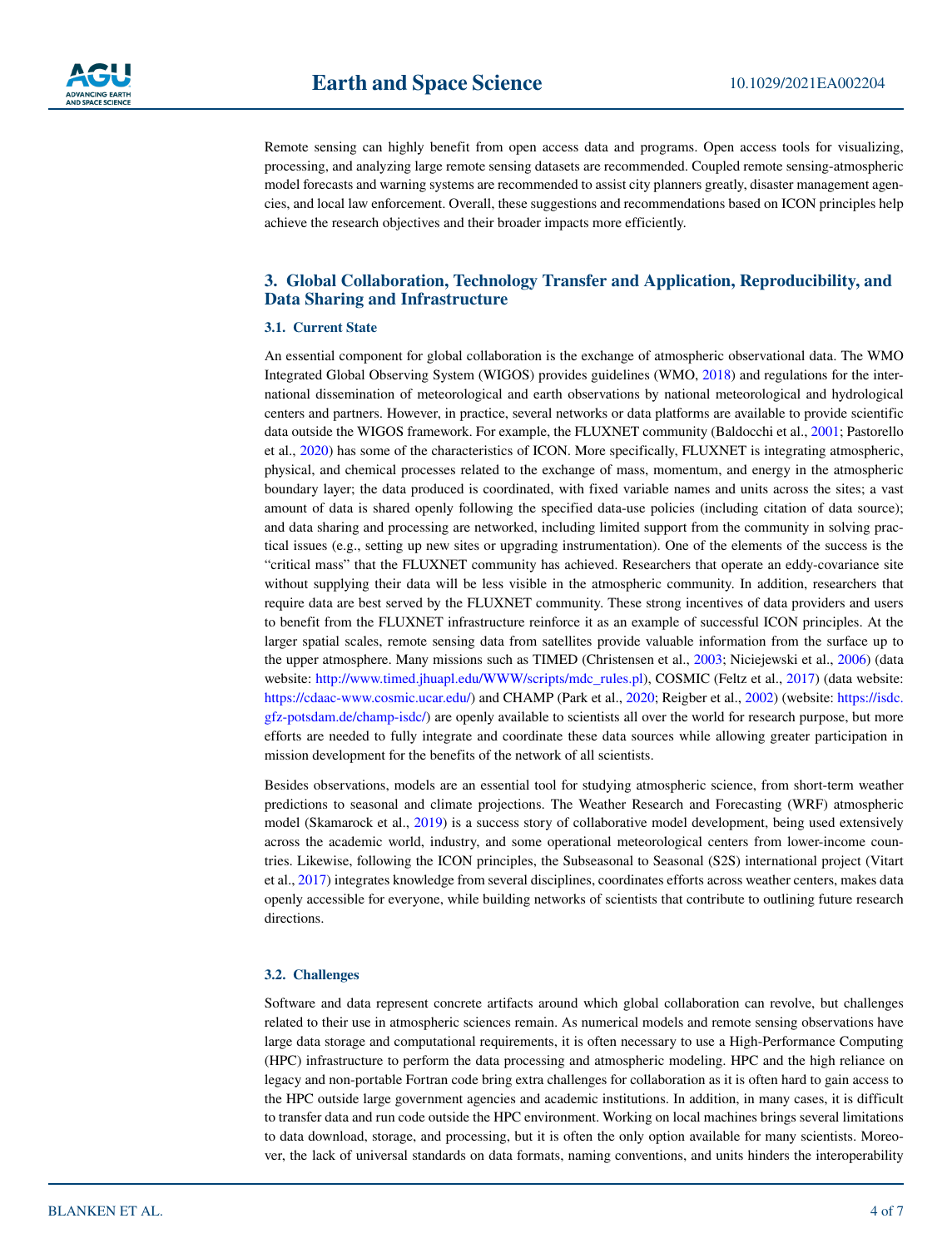between different data sources. A cultural shift away from a closed in-house HPC environment is necessary to foster global collaboration.

Even when this cultural shift is adopted at both the organization level and individual scientists, practical technical challenges remain. Individual scientists might not have access to computing infrastructure enabling storage of large data sets, the bandwidth to download all the data, or the computing power to run complex atmospheric models and data analytics pipelines. Many datasets have in-house data formats, which are often poorly documented. Even open data portals inconsistently follow FAIR principles, with some even allowing the dump of maps as a non-georeferenced picture and of tables in non-computer readable documents. One challenge met by scientists is the steep learning curve needed to adopt best practices concerning data formats, data access, and open-source code. For example, commercial cloud services can solve the reproducibility problem in computational science. Still the complex cost structure and tedious setup of cloud environments is a barrier to adoption by individual scientists. Permissive and non-restrictive open-source licensing such as MIT and BSD is imperative to foster code reusability and global collaboration, including with commercial weather companies, but licensing can be confusing and hard to understand for individual scientific software developers.

In addition to technical challenges, global collaboration can be limited in developing countries for several reasons. For example, early-career scientists from developing countries struggle to obtain funding and conduct research as funding is preferably available for senior scientists. Language is also an important barrier because non-native English speakers have the extra challenge of communicating science and writing papers in another language. It is worth mentioning that researchers from developing countries, for example, Latin America or India, face several issues for researching as they cannot afford costly subscriptions to international geoscience journals, travel to international conferences and meetings, and even more, elementary resources (e.g., data storage systems, office, and laboratory supplies). Achieving a truly global collaboration should encompass breaking technical and non-technical barriers in atmospheric research.

#### **3.3. Opportunities**

In terms of computing, the emergence of cloud computing platforms with user-friendly interfaces (Gentemann et al., [2021](#page-6-20)) can overcome the limitation of data storage, preprocessing, and postprocessing steps while working with atmospheric models. Some international projects like the Climate Model Intercomparison Project Phase 6 (CMIP6) (Eyring et al., [2016\)](#page-6-21) and S2S project (Vitart et al., [2017\)](#page-6-19) have begun sharing their data in Google and Amazon cloud systems. The international platforms, such as GitHub and GitLab, also benefit the scientific community because codes, models, and methods are shared under an open license, following ICON principles. For example, atmospheric models developed for studying trace gases related to surface exchange were made available through software repositories (e.g., Koren et al., [2019;](#page-6-22) Vilà-Guerau de Arellano et al., [2019](#page-6-23)). The NOAA Whole Atmosphere Model (WAM) Ionosphere Plasmasphere Electrodynamics (IPE) model, which describes the possible coupling between upper and lower atmosphere, is also stored in GitHub (Akmaev, [2011;](#page-5-1) Sun et al., [2015](#page-6-24))

Another opportunity to carry out ICON basis for global collaboration is to fully implement, expand and facili-tate the use of "The Climate and Forecast metadata standard" (Eaton et al., [2020\)](#page-6-25) to maximize interoperability between datasets. The use of a self-describing universal standard for atmospheric sciences will unify the data format and help scientists to share atmospheric data and develop seamlessly interoperable software tools. The Copernicus Data Store (Thépaut et al., [2018\)](#page-6-26) is an excellent example of open data infrastructure following the FAIR principles. Datasets include model re-analysis, such as ERA5 (Hersbach et al., [2020\)](#page-6-27), seasonal forecasts, climate projections, satellite-derived products, and historical in situ observations, which can be explored from a web interface or downloaded with a Python API. Open and free programming languages, such as Python (see Table [1\)](#page-5-2), and the associated software tools for managing packages, sharing code, and running fully reproducible code and computing environments on the cloud enable more collaborative development of atmospheric data analysis tools.

It would be ideal to create incentives or mechanisms that allow early-career scientists to participate in diverse international workshops, openly collaborate with scientists from different countries, and establish international funding for different atmospheric science branches where nationality is not restricted. Additionally, the COVID pandemic has given a new insight into global collaboration. Important international conferences (e.g., EGU and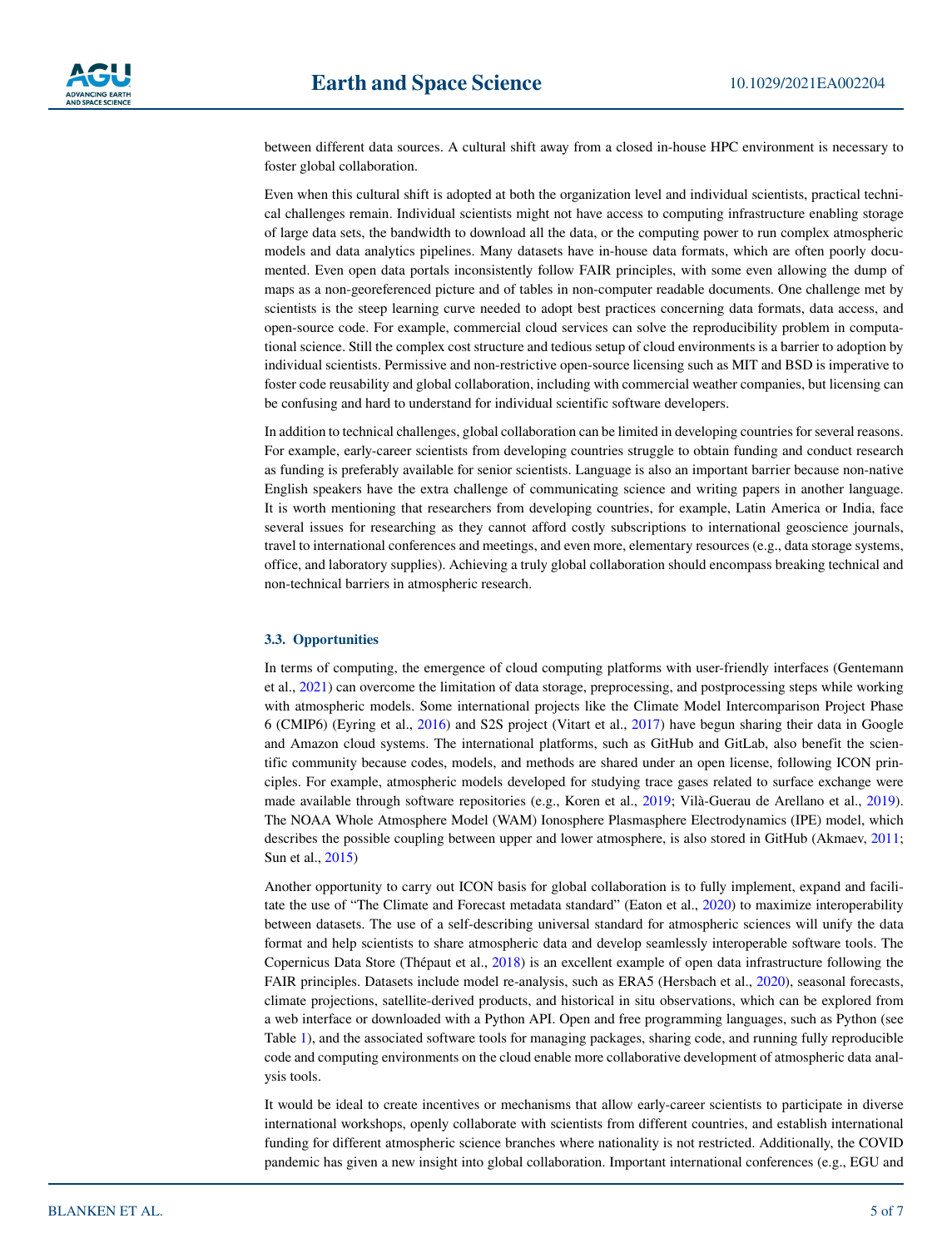| Table 1<br>Examples of Integrated, Coordinated, Open, Networked Resources for Atmospheric Sciences |                                                                                                                                    |
|----------------------------------------------------------------------------------------------------|------------------------------------------------------------------------------------------------------------------------------------|
| Type of ICON resource                                                                              | Recommendations for atmospheric sciences                                                                                           |
| Open and free software libraries                                                                   | Python: geopandas, cartopy, xarray, dask, metpy, pytroll, py-ART, scikit-learn; R:<br>rgdal, tidync, mlr3; Fortran: WRF, CESM, qgs |
| Data formats                                                                                       | NetCDF, HDF5, GeoTIFF, geoJSON, OGC KML                                                                                            |
| Data standards                                                                                     | Climate and forecast standard, WMO standards, US EPA                                                                               |
| Free cloud computing resources <sup>a</sup>                                                        | Google colab, binder, Renkulab, Google Earth engine                                                                                |
| Open data repositories                                                                             | Zenodo, Dryad                                                                                                                      |
| Software repositories                                                                              | GitHub, GitLab                                                                                                                     |
| Major datasets                                                                                     | Copernicus datastore, NASA EarthData, NOAA climate data online, TOAR data center                                                   |
| <sup>a</sup> Only suitable for lighter workloads                                                   |                                                                                                                                    |

a Only suitable for lighter workloads.

AGU annual meetings) have now been performed online, and the format is planned to continue as hybrid (in-person and virtual) for the near future. These changes let scientists from developing countries easily attend these conferences at a lower cost. However, some barriers still exist, such as different time zones, accessibility to the internet, and the limitation that online events constrain face-to-face human interaction.

#### **3.4. Call to Action**

<span id="page-5-2"></span> $m \rightarrow m$ 

Finally, we call out the various people that are involved in atmospheric sciences to make further progress for global collaboration following the ICON principles:

- 1. For scientists: Put more effort into sharing your data and code in an open and permissive way, aiming for full reproducibility of published results. Invest time in coordinating your datasets by following conventions and by including the necessary documentation
- 2. For organizations: Coordinate science by promoting open and FAIR data and by providing easy-to-use infrastructure (such as cloud computing) to host large datasets and enable data processing pipelines
- 3. For funders: Encourage globally networked and multi-disciplinary collaboration in project calls, for example, by requiring international partners and integrated research in funding applications
- 4. For societies and publishers: Keep meetings open and accessible in the post-COVID period (e.g., by offering virtual participation), make journals open-access and available to lower-income or middle-income countries and provide a flexible cost for publications from scientists in developing countries. Engage local communities and stakeholders as much as possible

## **Conflict of Interest**

The authors declare no conflicts of interest relevant to this study.

### **Data Availability Statement**

The FLUXNET data is available at <https://fluxnet.org/data/>. The TIMED data is available at [http://www.timed.](http://www.timed.jhuapl.edu/WWW/scripts/mdc_rules.pl) [jhuapl.edu/WWW/scripts/mdc\\_rules.pl](http://www.timed.jhuapl.edu/WWW/scripts/mdc_rules.pl). The COSMIC data is available at <https://cdaac-www.cosmic.ucar.edu/>. The CHAMP data is available at [https://isdc.gfz-potsdam.de/champ-isdc/.](https://isdc.gfz-potsdam.de/champ-isdc/) The CMIP6 data is available at [https://](https://pcmdi.llnl.gov/CMIP6/) [pcmdi.llnl.gov/CMIP6/.](https://pcmdi.llnl.gov/CMIP6/) The S2S data is available at <https://confluence.ecmwf.int/display/S2S>.

#### **References**

<span id="page-5-1"></span>Akmaev, R. A. (2011). Whole atmosphere modeling: Connecting terrestrial and space weather. *Review of Geophysics*, *49*, RG4004. [https://doi.](https://doi.org/10.1029/2011RG000364) [org/10.1029/2011RG000364](https://doi.org/10.1029/2011RG000364)

<span id="page-5-0"></span>Baldocchi, D., Falge, E., Gu, L., Olson, R., Hollinger, D., Running, S., & Anthoni, P. (2001). FLUXNET: A new tool to study the temporal and spatial variability of ecosystem-scale carbon dioxide, water vapor, and energy flux densities. *Bulletin of the American Meteorological Society*, Vol. *82*(11), pp. 24152–2434. [https://doi.org/10.1175/1520-0477\(2001\)082<2415:fantts>2.3.co;2](https://doi.org/10.1175/1520-0477(2001)082%3C2415:fantts%3E2.3.co;2)

#### **Acknowledgments**

The authors are grateful to the ICON leadership team and anonymous reviewers for their helpful comments and suggestions on the early version of this manuscript. Author order is alphabetical and does not reflect relative author contributions. Authors P. Saxena, S. Sonwani, P. Blanken, P. Ray, M. Jain, S. Hussain, S. Goursaud Oger and Y. Mu contributed in drafting Section [2](#page-1-0). D. Brunet, C. Dominguez, G. Koren and D. Sur contributed in drafting Section [3](#page-3-0).